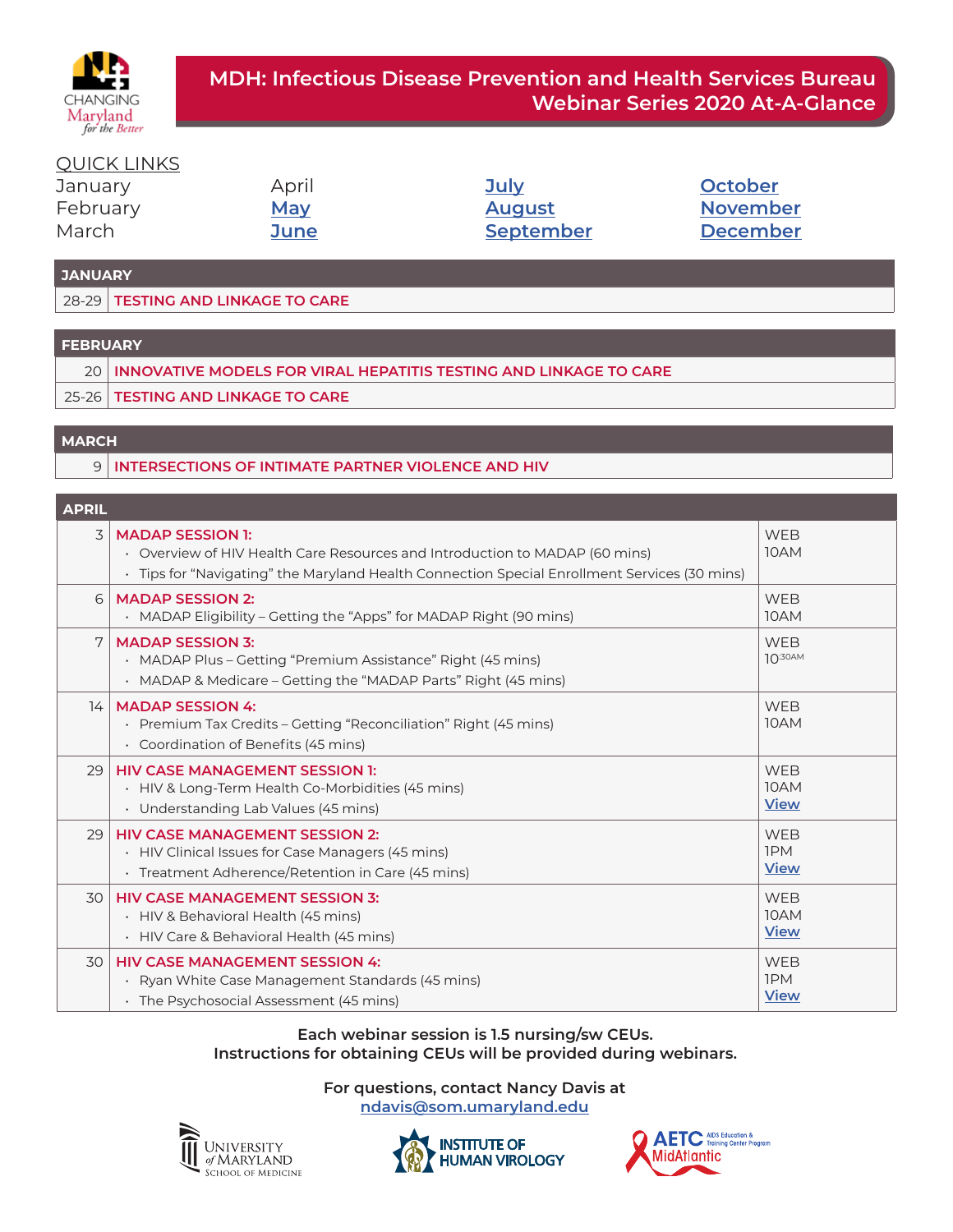<span id="page-1-0"></span>

| <b>MAY</b>      |                                                                                                                                                                                                                                                                             |                         |
|-----------------|-----------------------------------------------------------------------------------------------------------------------------------------------------------------------------------------------------------------------------------------------------------------------------|-------------------------|
| 19              | <b>MADAP SESSION 1:</b><br>· MADAP Eligibility - Getting the "Apps" for MADAP Right (90 mins)                                                                                                                                                                               | WEB 10AM<br><b>View</b> |
| 19 <sub>1</sub> | <b>MADAP SESSION 2:</b><br>MADAP Plus – Getting "Premium Assistance" Right (45 mins)<br>$\bullet$<br>• Coordination of Benefits (45 mins)                                                                                                                                   | WEB IPM<br><b>View</b>  |
| 20 <sup>1</sup> | <b>MADAP SESSION 3:</b><br>MADAP & Medicare – Getting the "MADAP Parts" Right (45 mins)<br>$\bullet$<br>· Tips for "Navigating" the Maryland Health Exchange (45 mins)                                                                                                      | WEB 10AM<br><b>View</b> |
| 20 <sup>1</sup> | <b>MADAP SESSION 4:</b><br>Premium Tax Credits – Getting "Reconciliation" Right (45 mins)<br>$\bullet$<br>• MADAP LIVE! - Case Study and Panel Discussion (45 mins)                                                                                                         | WEB IPM<br><b>View</b>  |
| 28              | INNOVATIVE MODELS FOR VIRAL HEPATITIS TESTING AND LINKAGE TO CARE SESSION<br>(90 MINS):<br>Introduction to HCV Epidemiology and Control in Maryland<br>٠<br>Innovative Models for HCV Testing and Linkage to Care<br>٠<br>• Overview of Access to HCV Treatment in Maryland | WEB 10AM<br><b>View</b> |

| <b>JUNE</b> |                                                                                                                                                                     |                                   |
|-------------|---------------------------------------------------------------------------------------------------------------------------------------------------------------------|-----------------------------------|
| 8           | <b>TESTING AND LINKAGE TO CARE SESSION 1:</b><br>• Overview of HIV Testing Technologies (90 mins)                                                                   | <b>WFB</b><br>10AM<br><b>View</b> |
| 8           | <b>TESTING AND LINKAGE TO CARE SESSION 2:</b><br>• ACTS Streamlined HIV Testing Protocol (45 mins)<br>• Intersection of Domestic Violence and HIV Testing (45 mins) | <b>WFB</b><br>1PM<br><b>View</b>  |
| $\Theta$    | <b>TESTING AND LINKAGE TO CARE SESSION 3:</b><br>· Partner Services (30 mins)<br>· Cultural Awareness (30 mins)<br>$\cdot$ Cultivating Empathy (30 mins)            | <b>WEB</b><br>10AM<br><b>View</b> |
| $\Theta$    | <b>TESTING AND LINKAGE TO CARE SESSION 4:</b><br>• Managing Patient Reactions (45 mins)<br>$\cdot$ Linkage to Care (45 mins)                                        | <b>WFB</b><br>1PM<br><b>View</b>  |
| 19          | INTEGRATING CHWS IN THE TREATMENT AND PREVENTION OF HIV FOR LATINX<br><b>IMMIGRANT COMMUNITIES</b>                                                                  | WFB 11AM<br><b>View</b>           |
| 22          | LA CLINICA DEL PUEBLO: INTEGRATING CHWS IN THE TREATMENT AND PREVENTION<br>OF HIV FOR LATINX IMMIGRANT COMMUNITIES                                                  | WEB 2PM<br>View                   |

#### **Each webinar session is 1.5 nursing/sw CEUs. Instructions for obtaining CEUs will be provided during webinars.**





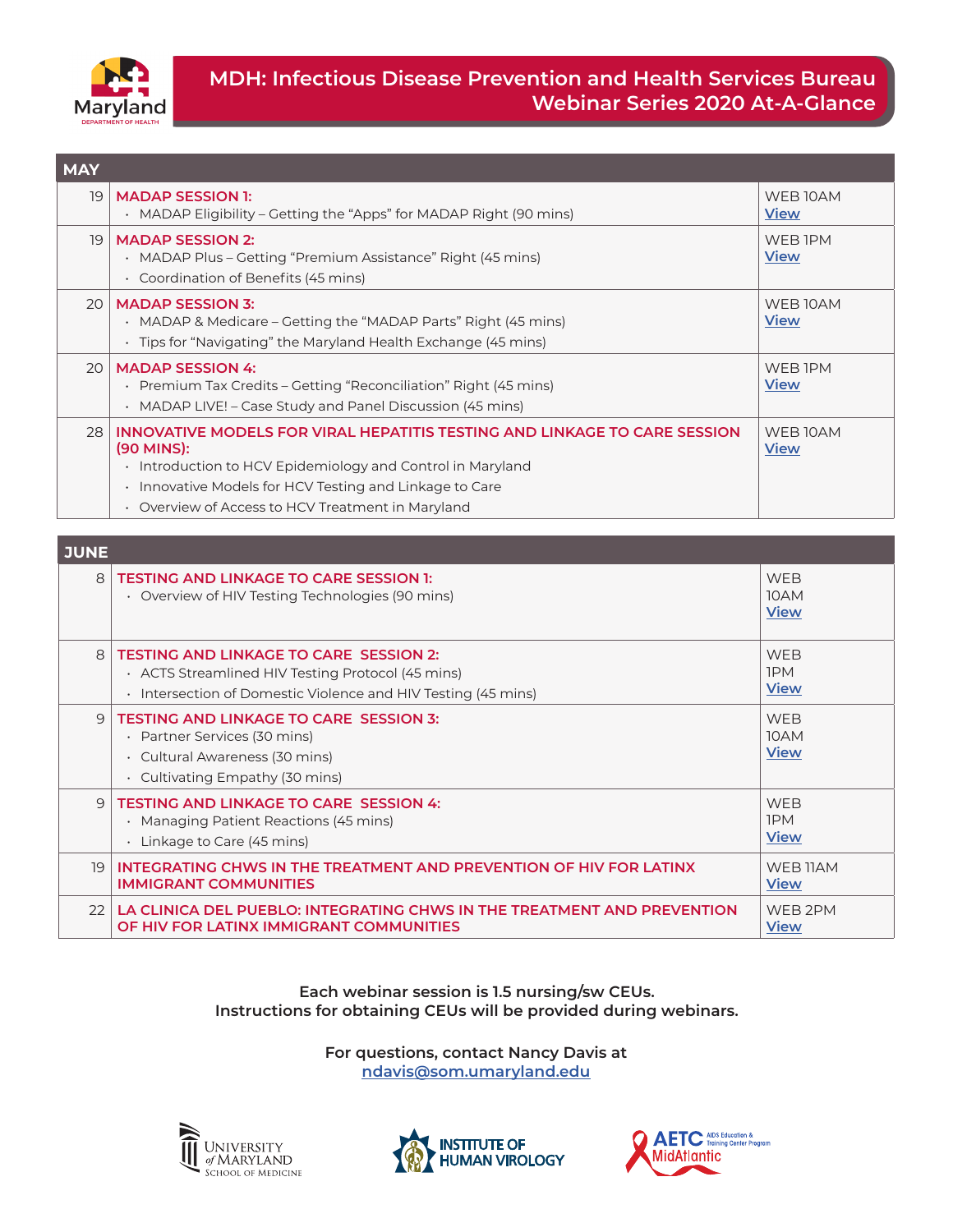<span id="page-2-0"></span>

| <b>JULY</b> |                                                                                                                                                                     |                                        |
|-------------|---------------------------------------------------------------------------------------------------------------------------------------------------------------------|----------------------------------------|
| 21          | <b>TESTING AND LINKAGE TO CARE SESSION 1:</b><br>• Overview of HIV Testing Technologies (90 mins)                                                                   | WEB <sub>10AM</sub><br><b>Register</b> |
| 21          | <b>TESTING AND LINKAGE TO CARE SESSION 2:</b><br>• ACTS Streamlined HIV Testing Protocol (45 mins)<br>• Intersection of Domestic Violence and HIV Testing (45 mins) | WFR <sub>1</sub> PM<br><b>Register</b> |
| 22          | <b>TESTING AND LINKAGE TO CARE SESSION 3:</b><br>· Partner Services (45 mins)<br>· Cultural Awareness (45 mins)<br>$\cdot$ Cultivating Empathy (30 mins)            | WEB 10AM<br>Register                   |
| 22          | <b>TESTING AND LINKAGE TO CARE SESSION 4:</b><br>• Managing Patient Reactions (45 mins)<br>$\cdot$ Linkage to Care (45 mins)                                        | WEB IPM<br><b>Register</b>             |
| 24          | <b>MEDICATION, TREATMENT AND ADHERENCE SESSION 1:</b><br>· Medication Adherence<br>• Medication Pharmacy<br>· Case Studies                                          | WFB 10AM<br><b>Register</b>            |
| 24          | <b>MEDICATION, TREATMENT AND ADHERENCE SESSION 2:</b><br>• HIV and Mental Health                                                                                    | WFR <sub>1</sub> PM<br><b>Register</b> |
| 29          | <b>TRAUMA INFORMED APPROACHES TO HIV CARE AND SERVICES</b>                                                                                                          | WEB 10AM<br>Register                   |

|                 | <b>AUGUST</b>                                                                                                                                                                                                 |                                        |  |
|-----------------|---------------------------------------------------------------------------------------------------------------------------------------------------------------------------------------------------------------|----------------------------------------|--|
| 11              | <b>TESTING AND LINKAGE TO CARE SESSION 1:</b><br>• Overview of HIV Testing Technologies (90 mins)                                                                                                             | WEB 10AM<br><b>Register</b>            |  |
| 11              | <b>TESTING AND LINKAGE TO CARE SESSION 2:</b><br>· ACTS Streamlined HIV Testing Protocol (45 mins)<br>• Intersection of Domestic Violence and HIV Testing (45 mins)                                           | WEB IPM<br>Register                    |  |
| $12-12$         | <b>TESTING AND LINKAGE TO CARE SESSION 3:</b><br>· Partner Services (45 mins)<br>· Cultural Awareness (45 mins)<br>· Cultivating Empathy (30 mins)                                                            | WFB 10AM<br><b>Register</b>            |  |
| 12              | <b>TESTING AND LINKAGE TO CARE SESSION 4:</b><br>• Managing Patient Reactions (45 mins)<br>· Linkage to Care (45 mins)                                                                                        | WFR <sub>1</sub> PM<br><b>Register</b> |  |
| 19              | USING SOCIAL INFLUENCER MARKETING FOR ENDING THE EPIDEMIC SESSION 1:<br>· Setting the Scene: Ending the HIV Epidemic in Maryland<br>· Social Media for Social Marketing                                       | WEB 11AM<br>Register                   |  |
| 20 <sup>1</sup> | USING SOCIAL INFLUENCER MARKETING FOR ENDING THE EPIDEMIC SESSION 2:<br>• Types of Social Marketing Initiatives<br>• Social Media Planning: Recognizing the Relatability, the Benefits, and the Process       | WEB 11AM<br><b>Register</b>            |  |
| 26              | USING SOCIAL INFLUENCER MARKETING FOR ENDING THE EPIDEMIC SESSION 3:<br>• Leveraging Elements of Campaign Content for Social Media Content and a Culture of<br>Curation<br>• Social Media Tools and Resources | WFB 11AM<br>Register                   |  |
| 27              | USING SOCIAL INFLUENCER MARKETING FOR ENDING THE EPIDEMIC SESSION 4:<br>· Successful Campaign Example: Guest STARTRACK<br>· Integrating Social Influencer Marketing in EHE Planning and Implementation        | WFB 11AM<br>Register                   |  |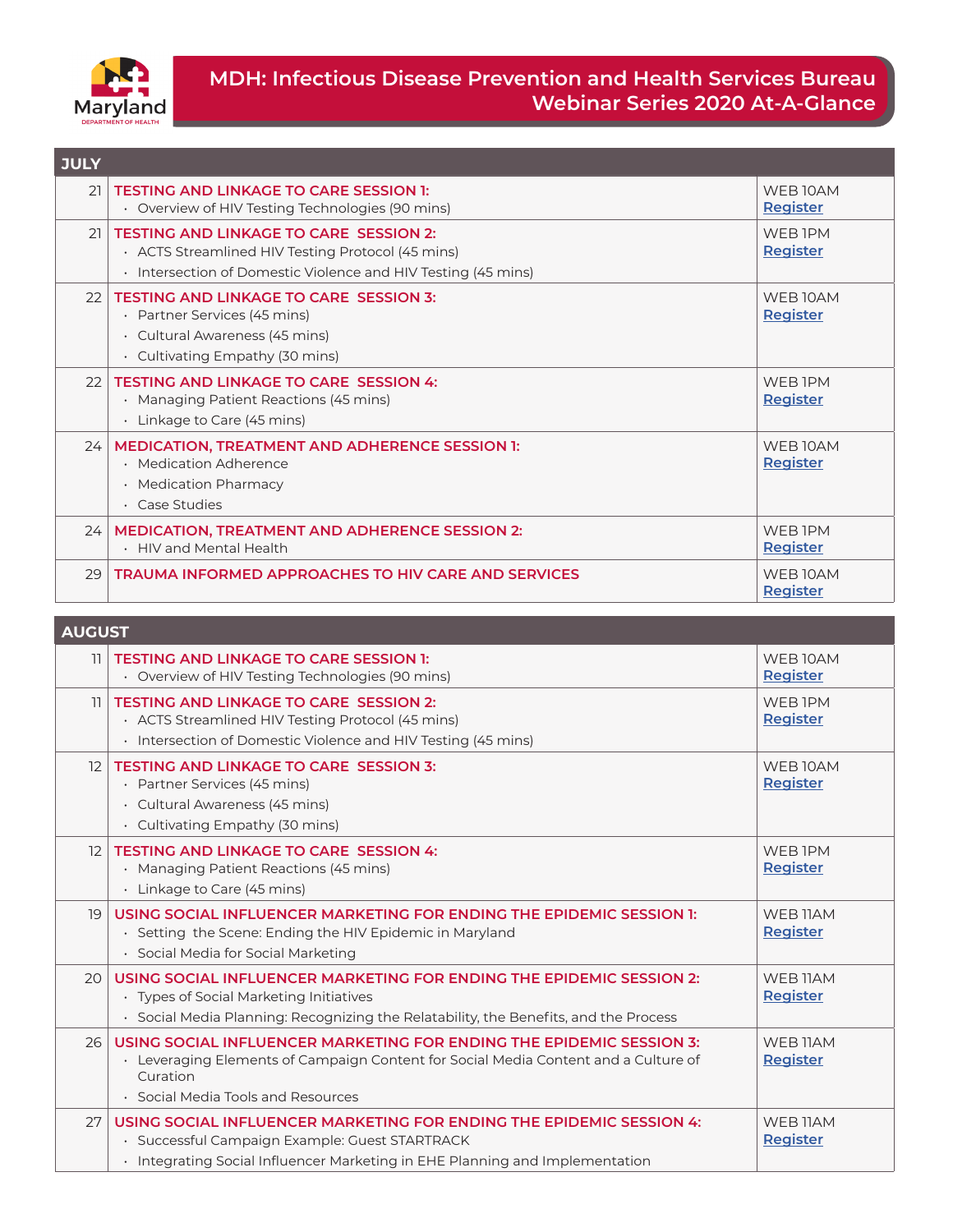<span id="page-3-0"></span>

#### **AUGUST (Continued)**

|     | TBD   Knowing Our Clients, Knowing Ourselves                          | <b>TBD</b> |
|-----|-----------------------------------------------------------------------|------------|
| TBD | ∪ ∪nconscious Bias∣                                                   | <b>TBD</b> |
|     | TBD Speak to Me: The Ins and Outs of Language Services in Health Care | <b>TBD</b> |

|                 | <b>SEPTEMBER</b>                                                                                                                                                    |                             |
|-----------------|---------------------------------------------------------------------------------------------------------------------------------------------------------------------|-----------------------------|
| 10 I            | The Surge in Sexually Transmitted Infections (STIs): What You Need to Know When<br>Working with Patients, Clients or Students                                       | <b>TBD</b>                  |
| 15 <sup>1</sup> | <b>TESTING AND LINKAGE TO CARE SESSION 1:</b><br>• Overview of HIV Testing Technologies (90 mins)                                                                   | WEB 10AM<br><b>Register</b> |
| 15 <sub>1</sub> | <b>TESTING AND LINKAGE TO CARE SESSION 2:</b><br>• ACTS Streamlined HIV Testing Protocol (45 mins)<br>• Intersection of Domestic Violence and HIV Testing (45 mins) | WEB IPM<br>Register         |
| 16 <sup>1</sup> | <b>TESTING AND LINKAGE TO CARE SESSION 3:</b><br>Partner Services (45 mins)<br>٠<br>· Cultural Awareness (45 mins)<br>$\cdot$ Cultivating Empathy (30 mins)         | WEB 10AM<br><b>Register</b> |
| 16              | <b>TESTING AND LINKAGE TO CARE SESSION 4:</b><br>• Managing Patient Reactions (45 mins)<br>Linkage to Care (45 mins)<br>٠                                           | WEB IPM<br><b>Register</b>  |
| $24 - 25$       | <b>HIV Clinical Update</b>                                                                                                                                          | <b>TBD</b>                  |
| 30-1            | Maryland AIDS Drug Assistance Program (MADAP) Forum                                                                                                                 | <b>TBD</b>                  |

| <b>OCTOBER</b>  |                                                                                                                                                                        |                            |
|-----------------|------------------------------------------------------------------------------------------------------------------------------------------------------------------------|----------------------------|
| 15              | Public Health Ethics: Regaining Public Trust in Health Care                                                                                                            | <b>TBD</b>                 |
| 20              | <b>TESTING AND LINKAGE TO CARE SESSION 1:</b><br>• Overview of HIV Testing Technologies (90 mins)                                                                      | WEB 10AM<br>Register       |
| 20 <sup>1</sup> | <b>TESTING AND LINKAGE TO CARE SESSION 2:</b><br>• ACTS Streamlined HIV Testing Protocol (45 mins)<br>Intersection of Domestic Violence and HIV Testing (45 mins)<br>٠ | WEB IPM<br>Register        |
| 21              | <b>TESTING AND LINKAGE TO CARE SESSION 3:</b><br>Partner Services (45 mins)<br>٠<br>· Cultural Awareness (45 mins)<br>$\cdot$ Cultivating Empathy (30 mins)            | WEB 10AM<br>Register       |
| 21              | <b>TESTING AND LINKAGE TO CARE SESSION 4:</b><br>Managing Patient Reactions (45 mins)<br>Linkage to Care (45 mins)                                                     | WEB IPM<br><b>Register</b> |
| 28              | Leveraging Community Education to End the Epidemic                                                                                                                     | <b>TBD</b>                 |

## **Each webinar session is 1.5 nursing/sw CEUs.**

**Instructions for obtaining CEUs will be provided during webinars.**